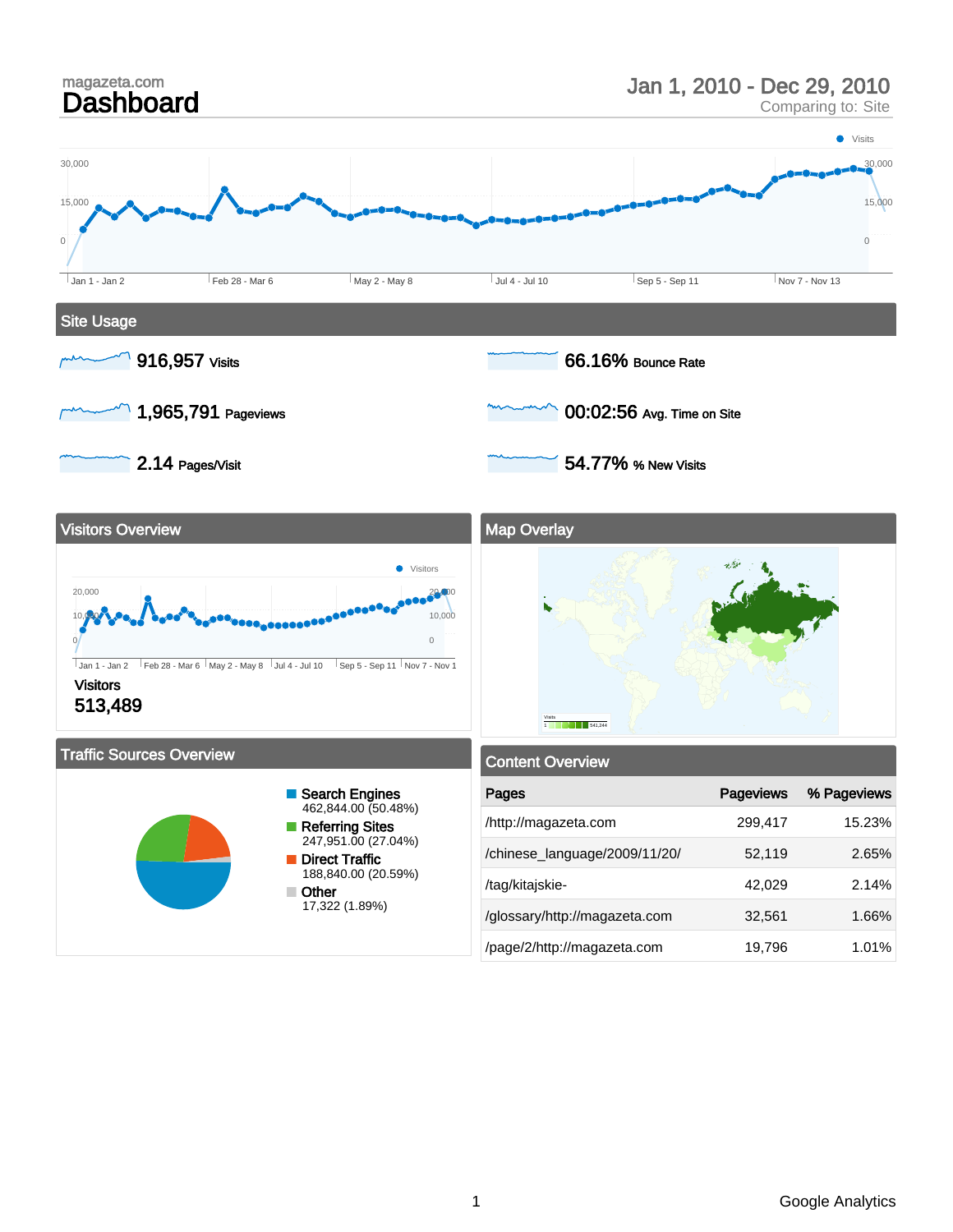

### Technical Profile

| <b>Browser</b>    | <b>Visits</b> | % visits | <b>Connection Speed</b> | <b>Visits</b> | % visits |
|-------------------|---------------|----------|-------------------------|---------------|----------|
| Opera             | 294,937       | 32.16%   | Unknown                 | 647.306       | 70.59%   |
| Firefox           | 285,712       | 31.16%   | <b>DSL</b>              | 165.641       | 18.06%   |
| Internet Explorer | 173.850       | 18.96%   | Cable                   | 47.378        | 5.17%    |
| Chrome            | 103,890       | 11.33%   | T1                      | 33,379        | 3.64%    |
| Safari            | 37,467        | 4.09%    | Dialup                  | 20,481        | 2.23%    |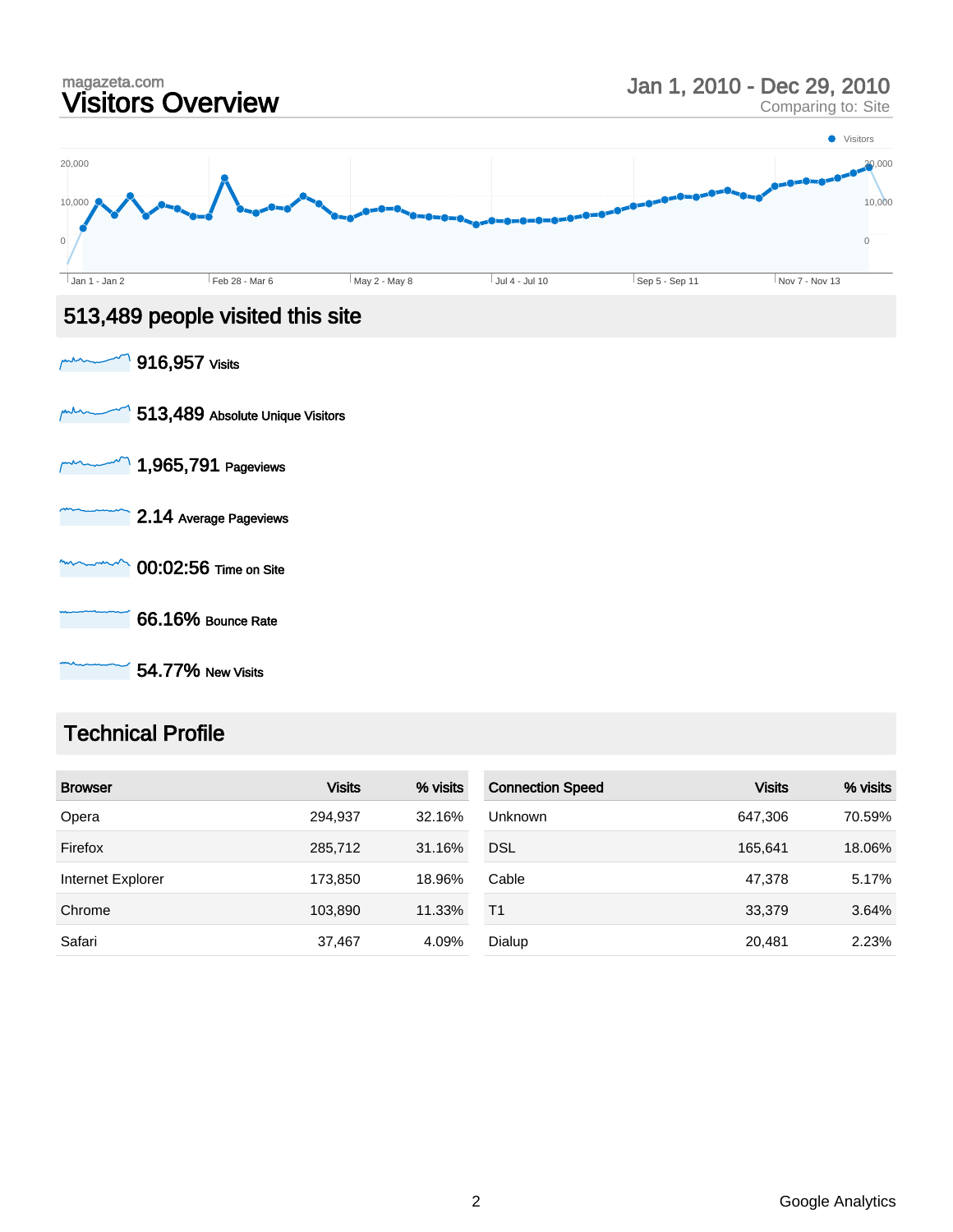





## Top Traffic Sources

| <b>Sources</b>          | <b>Visits</b> | % visits | <b>Keywords</b>     | <b>Visits</b> | % visits |
|-------------------------|---------------|----------|---------------------|---------------|----------|
| yandex (organic)        | 255.489       | 27.86%   | магазета            | 14,502        | 3.13%    |
| google (organic)        | 198,008       | 21.59%   | китайские иероглифы | 8,977         | 1.94%    |
| (direct) ((none))       | 188,840       | 20.59%   | magazeta            | 6,342         | 1.37%    |
| go.mail.ru (referral)   | 30,297        | 3.30%    | китайские фильмы    | 4,643         | 1.00%    |
| vkontakte.ru (referral) | 21,950        | 2.39%    | китайские сайты     | 2,616         | 0.57%    |

Referring Sites 247,951.00 (27.04%) Direct Traffic 188,840.00 (20.59%)

17,322 (1.89%)

Other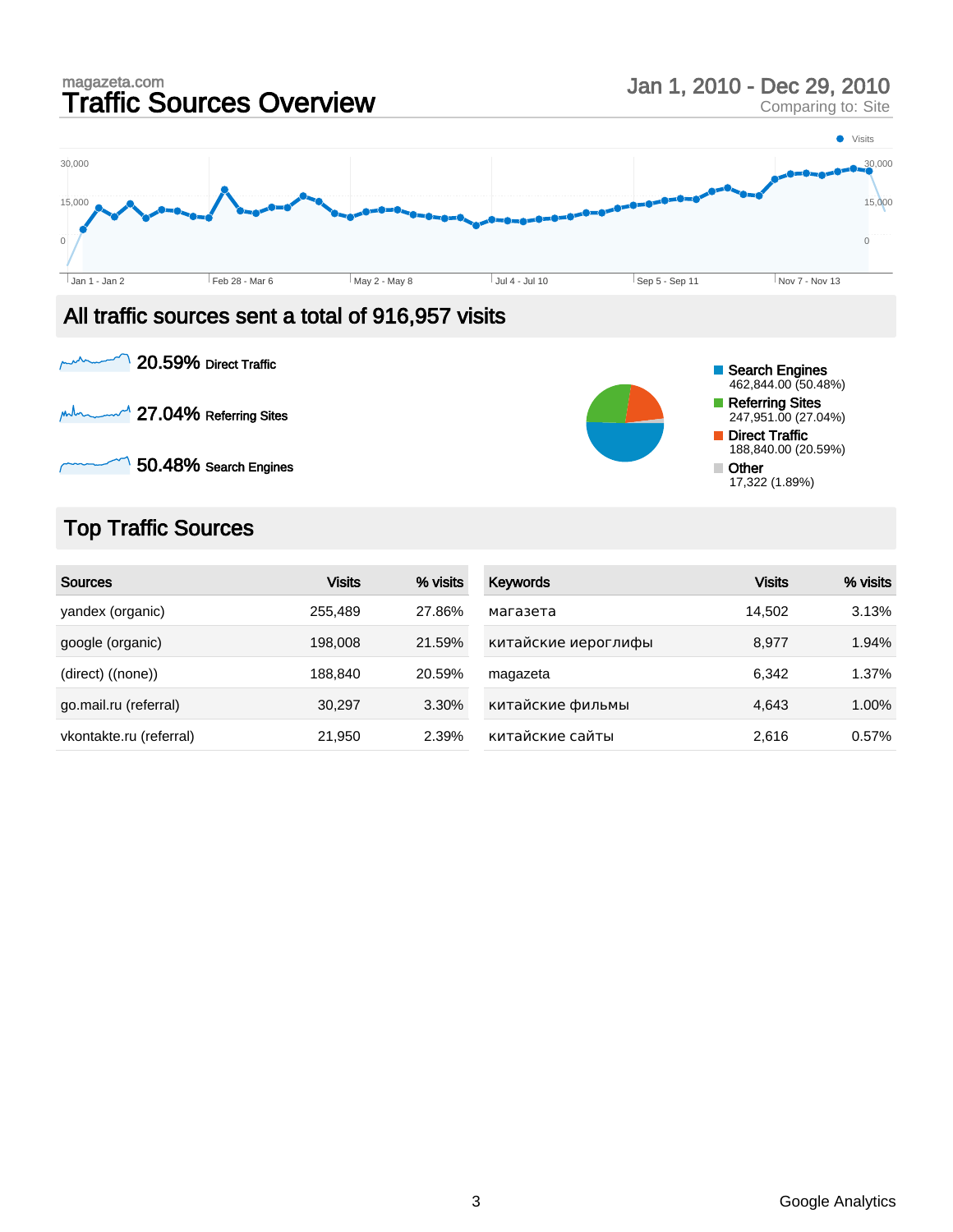# magazeta.com<br>**Map Overlay**



# 916,957 visits came from 152 countries/territories

| Site Usage                                              |                                                    |                                                                |             |                                                       |                                           |                    |
|---------------------------------------------------------|----------------------------------------------------|----------------------------------------------------------------|-------------|-------------------------------------------------------|-------------------------------------------|--------------------|
| <b>Visits</b><br>916,957<br>% of Site Total:<br>100.00% | Pages/Visit<br>2.14<br>Site Avg:<br>$2.14(0.00\%)$ | Avg. Time on Site<br>00:02:56<br>Site Avg:<br>00:02:56 (0.00%) |             | % New Visits<br>54.86%<br>Site Avg:<br>54.77% (0.17%) | <b>Bounce Rate</b><br>66.16%<br>Site Avg: | 66.16% (0.00%)     |
| Country/Territory                                       |                                                    | <b>Visits</b>                                                  | Pages/Visit | Avg. Time on<br><b>Site</b>                           | % New Visits                              | <b>Bounce Rate</b> |
| Russia                                                  |                                                    | 541,244                                                        | 2.07        | 00:02:40                                              | 56.53%                                    | 67.78%             |
| Ukraine                                                 |                                                    | 119,914                                                        | 2.11        | 00:02:30                                              | 65.93%                                    | 67.10%             |
| China                                                   |                                                    | 105,771                                                        | 2.72        | 00:05:02                                              | 19.11%                                    | 54.41%             |
| Kazakhstan                                              |                                                    | 30,550                                                         | 2.09        | 00:02:40                                              | 65.43%                                    | 66.10%             |
| <b>Belarus</b>                                          |                                                    | 21,299                                                         | 2.01        | 00:02:24                                              | 65.52%                                    | 70.28%             |
| (not set)                                               |                                                    | 20,163                                                         | 1.73        | 00:02:26                                              | 79.97%                                    | 71.44%             |
| <b>United States</b>                                    |                                                    | 9,328                                                          | 1.88        | 00:04:15                                              | 59.50%                                    | 70.58%             |
| Moldova                                                 |                                                    | 6,937                                                          | 1.89        | 00:01:48                                              | 64.54%                                    | 68.29%             |
| Germany                                                 |                                                    | 6,779                                                          | 2.13        | 00:02:14                                              | 63.64%                                    | 65.47%             |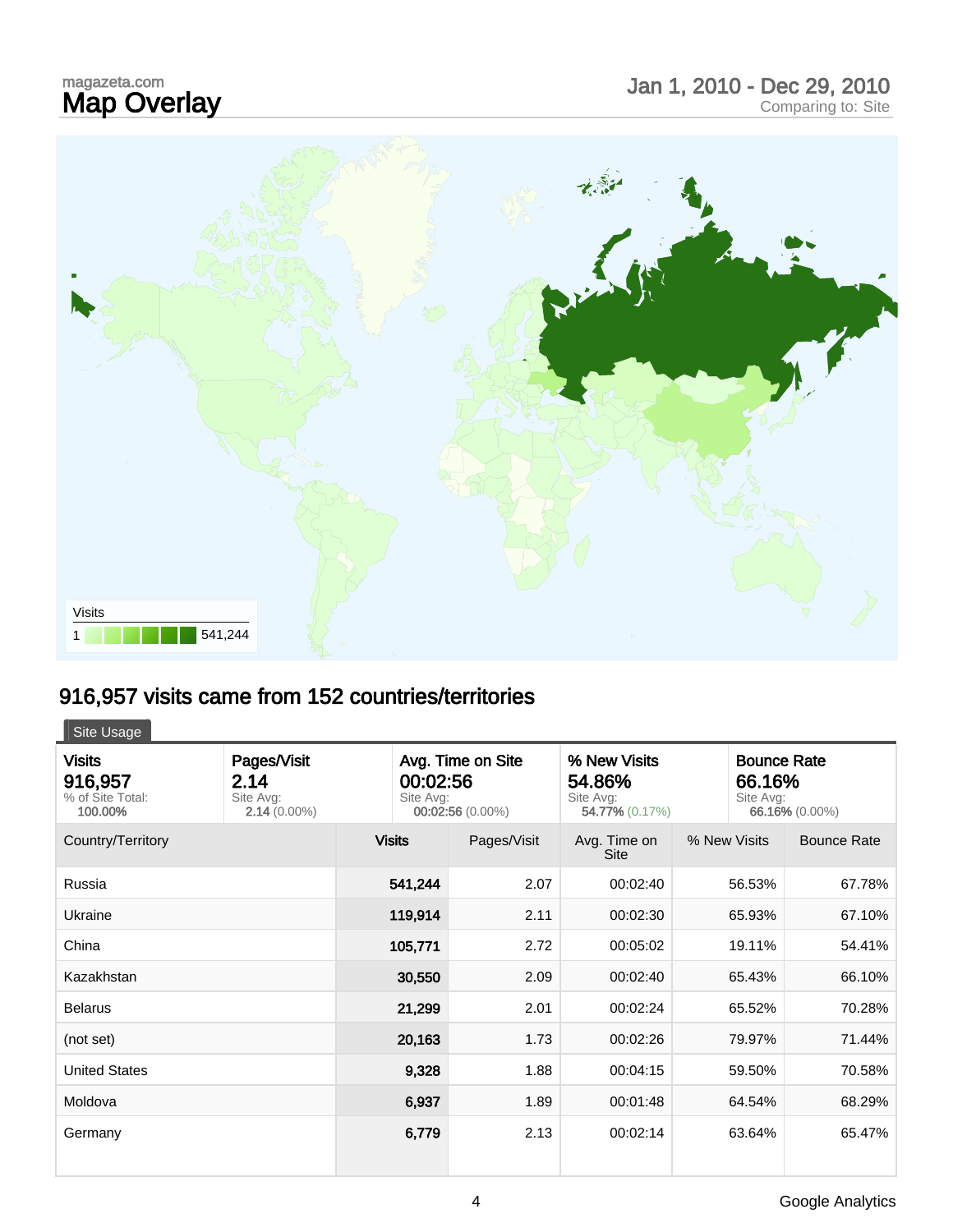| Latvia                      | 6,062 | 2.05 | 00:02:05 | 62.78% | 66.91% |
|-----------------------------|-------|------|----------|--------|--------|
| Israel                      | 5,392 | 2.18 | 00:02:46 | 67.19% | 67.77% |
| Hong Kong                   | 2,815 | 3.81 | 00:09:56 | 12.36% | 48.53% |
| Estonia                     | 2,634 | 2.14 | 00:02:46 | 70.84% | 67.16% |
| United Kingdom              | 2,599 | 2.30 | 00:03:04 | 52.33% | 64.87% |
| Uzbekistan                  | 2,387 | 2.02 | 00:02:52 | 74.65% | 66.23% |
| Taiwan                      | 2,120 | 2.45 | 00:03:30 | 22.12% | 58.30% |
| Azerbaijan                  | 2,109 | 2.07 | 00:02:05 | 73.12% | 69.99% |
| Kyrgyzstan                  | 1,939 | 2.24 | 00:02:51 | 71.94% | 68.33% |
| Italy                       | 1,843 | 1.36 | 00:00:49 | 29.57% | 85.19% |
| Armenia                     | 1,673 | 1.93 | 00:01:56 | 85.83% | 65.69% |
| Lithuania                   | 1,617 | 1.97 | 00:03:01 | 67.47% | 68.27% |
| France                      | 1,613 | 2.01 | 00:02:11 | 54.37% | 68.57% |
| Canada                      | 1,556 | 1.85 | 00:02:08 | 62.98% | 66.58% |
| Georgia                     | 1,470 | 1.73 | 00:01:23 | 78.98% | 74.22% |
| Netherlands                 | 1,058 | 1.90 | 00:02:11 | 53.12% | 67.20% |
| Poland                      | 984   | 1.77 | 00:02:07 | 81.30% | 71.44% |
| <b>Bulgaria</b>             | 900   | 2.21 | 00:02:57 | 54.89% | 62.33% |
| Spain                       | 896   | 2.36 | 00:04:45 | 65.29% | 64.29% |
| Czech Republic              | 847   | 2.27 | 00:03:03 | 62.34% | 63.64% |
| Tajikistan                  | 844   | 2.87 | 00:04:56 | 58.65% | 57.11% |
| Turkey                      | 773   | 2.47 | 00:03:06 | 67.66% | 66.36% |
| Japan                       | 674   | 1.76 | 00:05:47 | 78.04% | 73.15% |
| Singapore                   | 672   | 2.28 | 00:02:38 | 23.21% | 44.94% |
| South Korea                 | 588   | 2.01 | 00:03:02 | 60.20% | 68.03% |
| Finland                     | 533   | 2.20 | 00:02:15 | 73.92% | 67.35% |
| Sweden                      | 480   | 2.02 | 00:02:22 | 59.79% | 68.54% |
| Thailand                    | 448   | 1.95 | 00:02:41 | 58.04% | 66.52% |
| Australia                   | 435   | 2.04 | 00:02:15 | 75.63% | 75.63% |
| Iran                        | 423   | 2.13 | 00:03:42 | 38.30% | 63.36% |
| Belgium                     | 415   | 2.36 | 00:02:47 | 60.96% | 60.00% |
| Mexico                      | 357   | 2.44 | 00:04:22 | 21.85% | 49.86% |
| Indonesia                   | 351   | 2.38 | 00:03:40 | 80.63% | 68.95% |
| <b>United Arab Emirates</b> | 337   | 1.79 | 00:02:05 | 81.01% | 67.06% |
| Vietnam                     | 314   | 1.82 | 00:02:24 | 61.15% | 72.93% |
| Greece                      | 313   | 1.92 | 00:01:44 | 86.26% | 68.69% |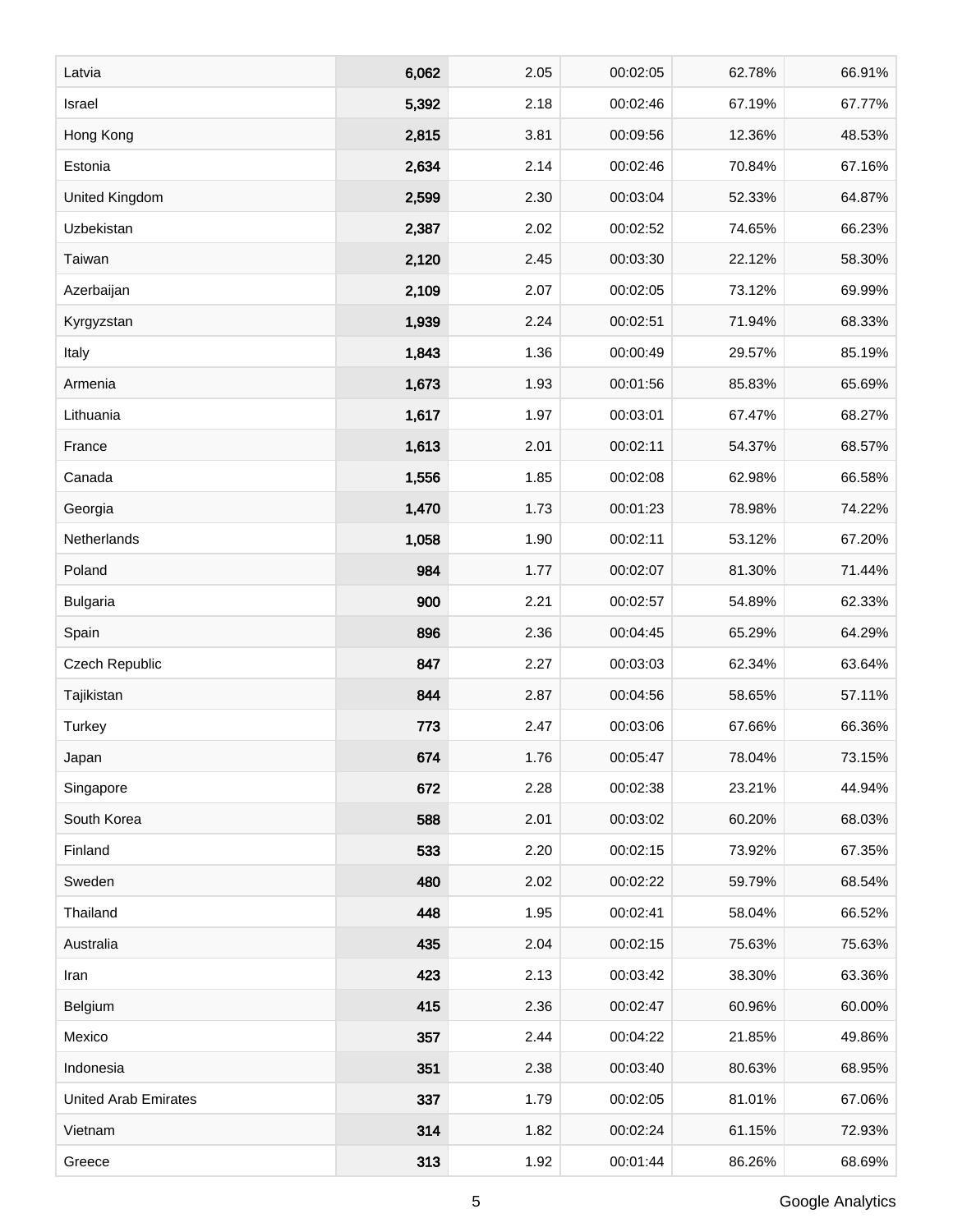| Switzerland   | 295 | 2.17 | 00:02:28 | 74.24%  | 64.07% |
|---------------|-----|------|----------|---------|--------|
| Austria       | 285 | 2.29 | 00:02:31 | 67.72%  | 64.56% |
| Mongolia      | 280 | 2.14 | 00:03:47 | 82.14%  | 60.71% |
| Ireland       | 259 | 1.78 | 00:01:52 | 87.64%  | 73.36% |
| Hungary       | 243 | 1.80 | 00:01:58 | 53.91%  | 70.78% |
| Norway        | 232 | 2.16 | 00:04:37 | 86.21%  | 64.22% |
| India         | 228 | 1.68 | 00:02:15 | 40.35%  | 75.44% |
| Malaysia      | 217 | 1.59 | 00:01:41 | 81.57%  | 74.19% |
| New Zealand   | 173 | 1.97 | 00:04:26 | 53.18%  | 60.12% |
| Saudi Arabia  | 167 | 1.50 | 00:00:39 | 93.41%  | 71.86% |
| Portugal      | 160 | 1.64 | 00:01:22 | 86.25%  | 73.75% |
| <b>Brazil</b> | 152 | 1.47 | 00:00:49 | 80.26%  | 75.00% |
| Denmark       | 152 | 1.84 | 00:02:39 | 63.16%  | 67.11% |
| Argentina     | 122 | 1.66 | 00:02:17 | 65.57%  | 75.41% |
| Egypt         | 118 | 2.07 | 00:02:21 | 72.88%  | 72.03% |
| Romania       | 107 | 1.92 | 00:01:13 | 85.98%  | 76.64% |
| Slovakia      | 106 | 4.19 | 00:09:19 | 60.38%  | 59.43% |
| Cyprus        | 97  | 1.66 | 00:01:13 | 88.66%  | 76.29% |
| Turkmenistan  | 86  | 2.03 | 00:02:20 | 77.91%  | 68.60% |
| Serbia        | 80  | 2.14 | 00:02:17 | 87.50%  | 72.50% |
| Malta         | 65  | 2.18 | 00:04:44 | 21.54%  | 49.23% |
| Philippines   | 52  | 1.63 | 00:01:18 | 80.77%  | 71.15% |
| Montenegro    | 39  | 1.41 | 00:01:46 | 71.79%  | 71.79% |
| Ecuador       | 39  | 3.64 | 00:08:54 | 33.33%  | 64.10% |
| Chile         | 34  | 1.68 | 00:00:44 | 82.35%  | 70.59% |
| Tunisia       | 34  | 1.74 | 00:01:26 | 82.35%  | 64.71% |
| Peru          | 33  | 1.58 | 00:01:14 | 78.79%  | 75.76% |
| South Africa  | 28  | 1.57 | 00:02:33 | 75.00%  | 71.43% |
| Macau         | 28  | 1.68 | 00:02:12 | 71.43%  | 57.14% |
| Cambodia      | 28  | 1.61 | 00:05:02 | 42.86%  | 67.86% |
| Iceland       | 26  | 3.23 | 00:06:34 | 50.00%  | 42.31% |
| Colombia      | 26  | 1.31 | 00:01:03 | 92.31%  | 73.08% |
| Croatia       | 26  | 1.85 | 00:02:25 | 80.77%  | 65.38% |
| Slovenia      | 26  | 3.08 | 00:00:46 | 96.15%  | 76.92% |
| Morocco       | 24  | 1.46 | 00:01:02 | 100.00% | 70.83% |
| Kuwait        | 22  | 1.36 | 00:00:22 | 100.00% | 72.73% |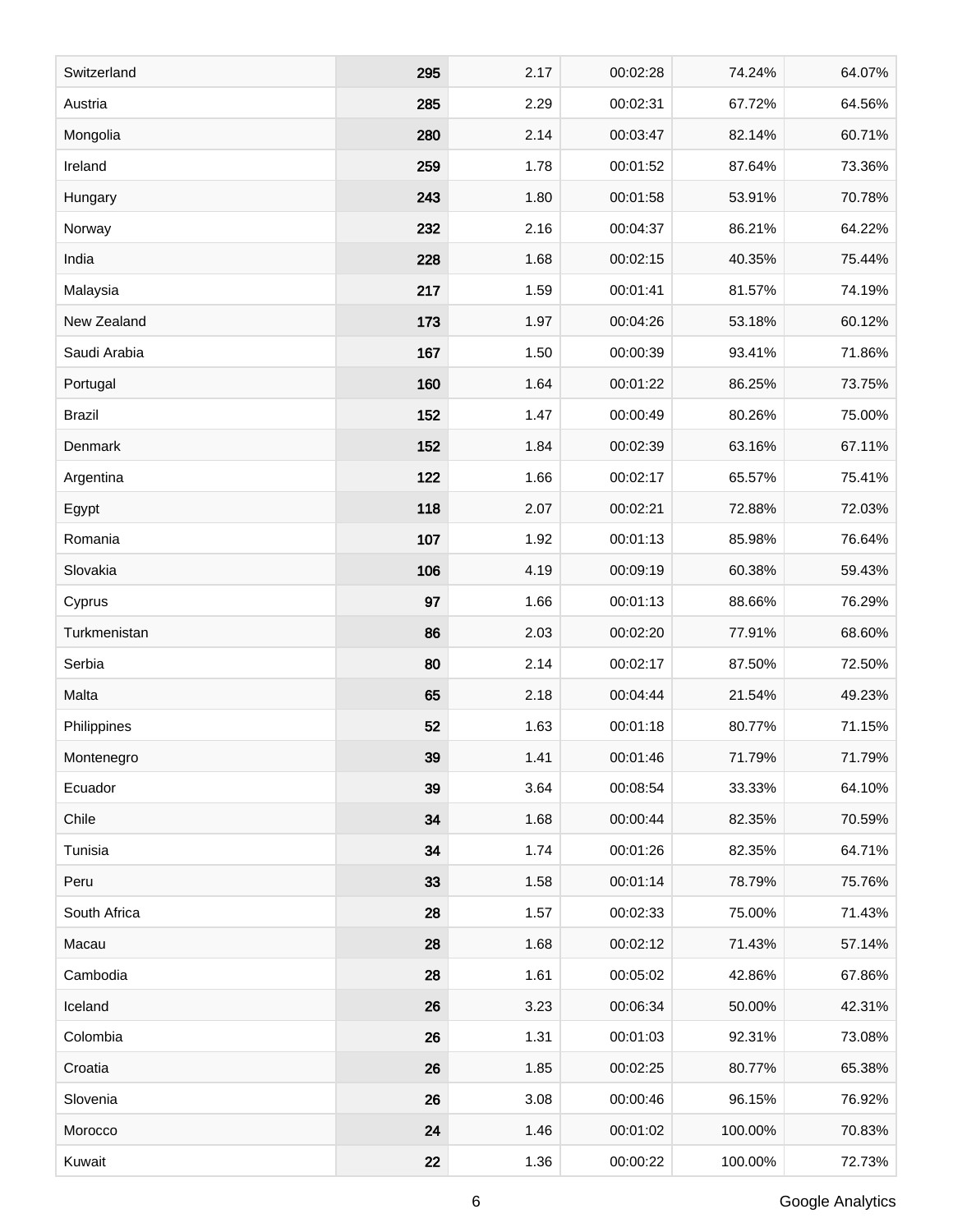| Macedonia [FYROM]  | 20               | 1.25 | 00:00:09 | 100.00% | 80.00%  |
|--------------------|------------------|------|----------|---------|---------|
| Qatar              | 20               | 1.85 | 00:00:23 | 65.00%  | 80.00%  |
| Sri Lanka          | 20               | 1.25 | 00:00:36 | 95.00%  | 80.00%  |
| Venezuela          | 19               | 3.74 | 00:06:05 | 89.47%  | 68.42%  |
| Jordan             | 17               | 1.41 | 00:00:20 | 88.24%  | 82.35%  |
| Yemen              | 17               | 1.24 | 00:01:26 | 94.12%  | 88.24%  |
| Dominican Republic | 16               | 1.31 | 00:00:52 | 93.75%  | 81.25%  |
| Syria              | 16               | 1.44 | 00:02:38 | 100.00% | 81.25%  |
| Luxembourg         | 16               | 1.38 | 00:00:18 | 93.75%  | 81.25%  |
| Lebanon            | 14               | 1.43 | 00:00:40 | 92.86%  | 78.57%  |
| Oman               | 11               | 1.45 | 00:02:21 | 100.00% | 72.73%  |
| Pakistan           | 11               | 1.36 | 00:02:27 | 100.00% | 72.73%  |
| Panama             | 11               | 1.55 | 00:00:43 | 81.82%  | 72.73%  |
| Senegal            | 10               | 1.30 | 00:04:02 | 90.00%  | 70.00%  |
| <b>Maldives</b>    | 10               | 1.20 | 00:00:42 | 30.00%  | 80.00%  |
| Costa Rica         | 10               | 1.20 | 00:00:27 | 80.00%  | 80.00%  |
| Laos               | 10               | 2.90 | 00:07:18 | 70.00%  | 40.00%  |
| Algeria            | $\boldsymbol{9}$ | 1.00 | 00:00:00 | 100.00% | 100.00% |
| Nepal              | $\bf 8$          | 2.00 | 00:02:19 | 87.50%  | 62.50%  |
| 1 - 100 of 152     |                  |      |          |         |         |